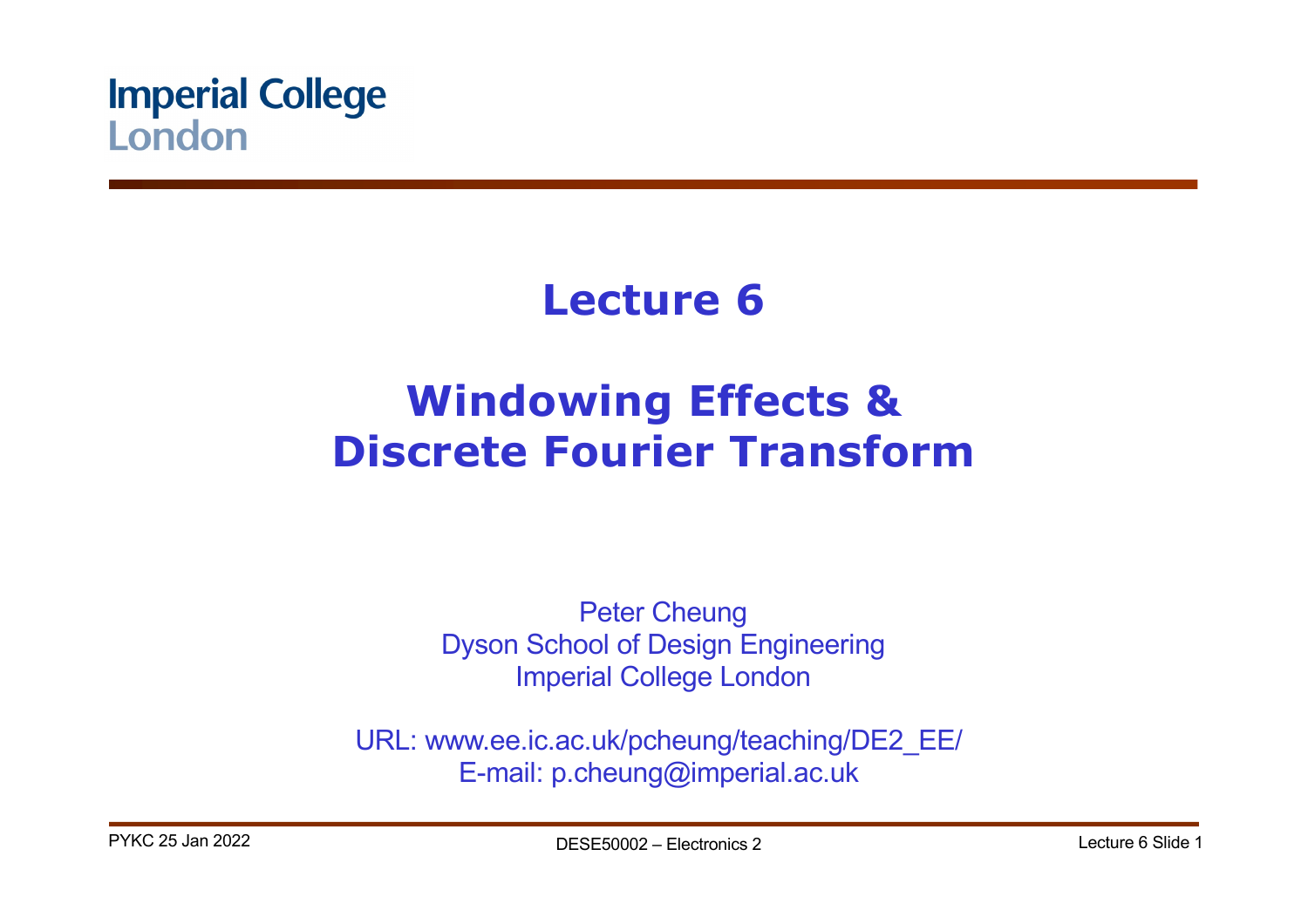## **Windowing and its effect**

Extracting a segment of a signal in time is the same as multiplying the signal with a rectangular window:



### **Spectral spreading**

Energy spread out from  $\omega_0$  to width of  $2\pi/T$  – reduced spectral resolution.

### **Leakage**

Energy leaks out from the mainlobe to the sidelobes.

L7.8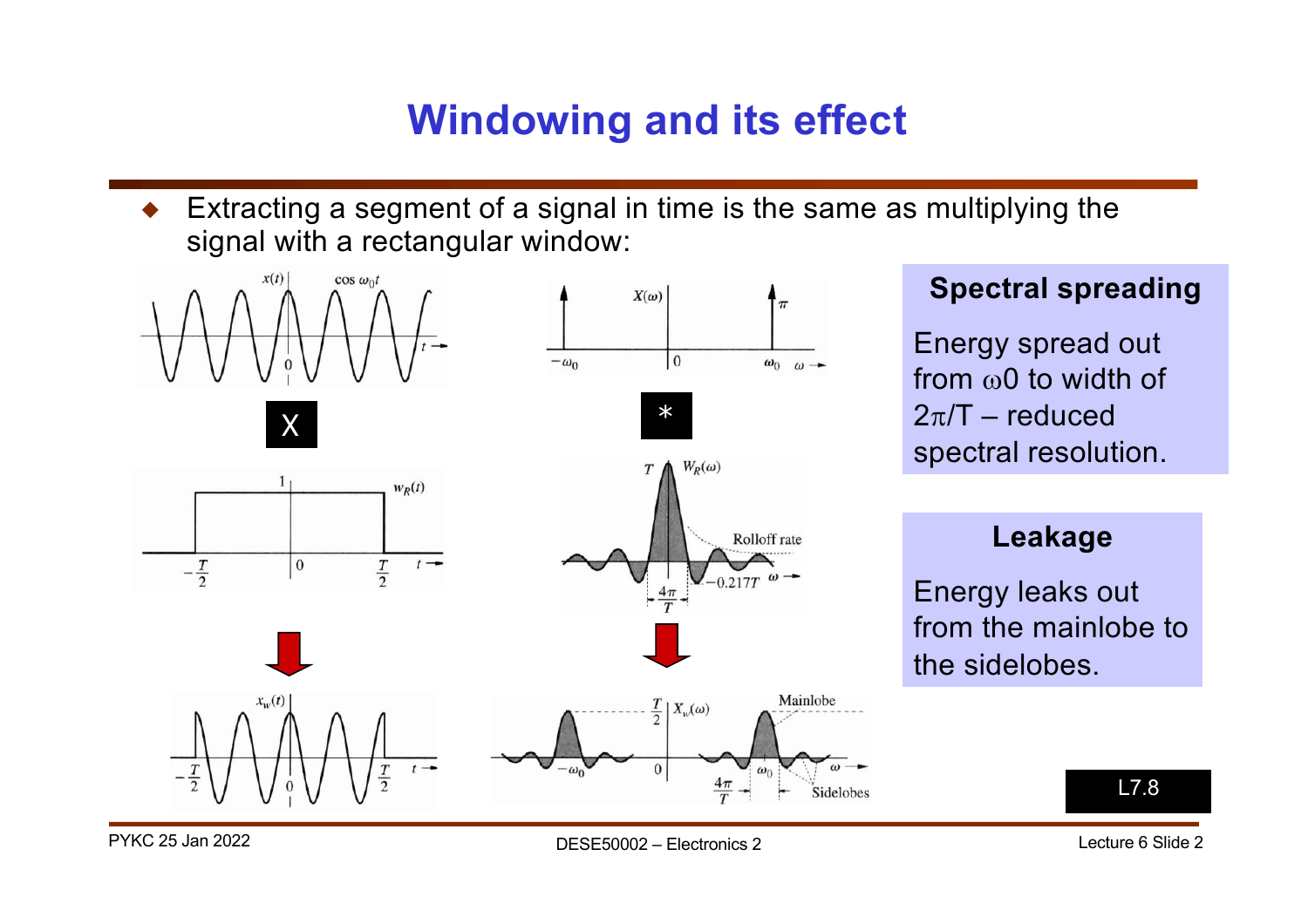## **Mainlobe & Sidelobes in dB**

! Detail effects of windowing (rectangular window):

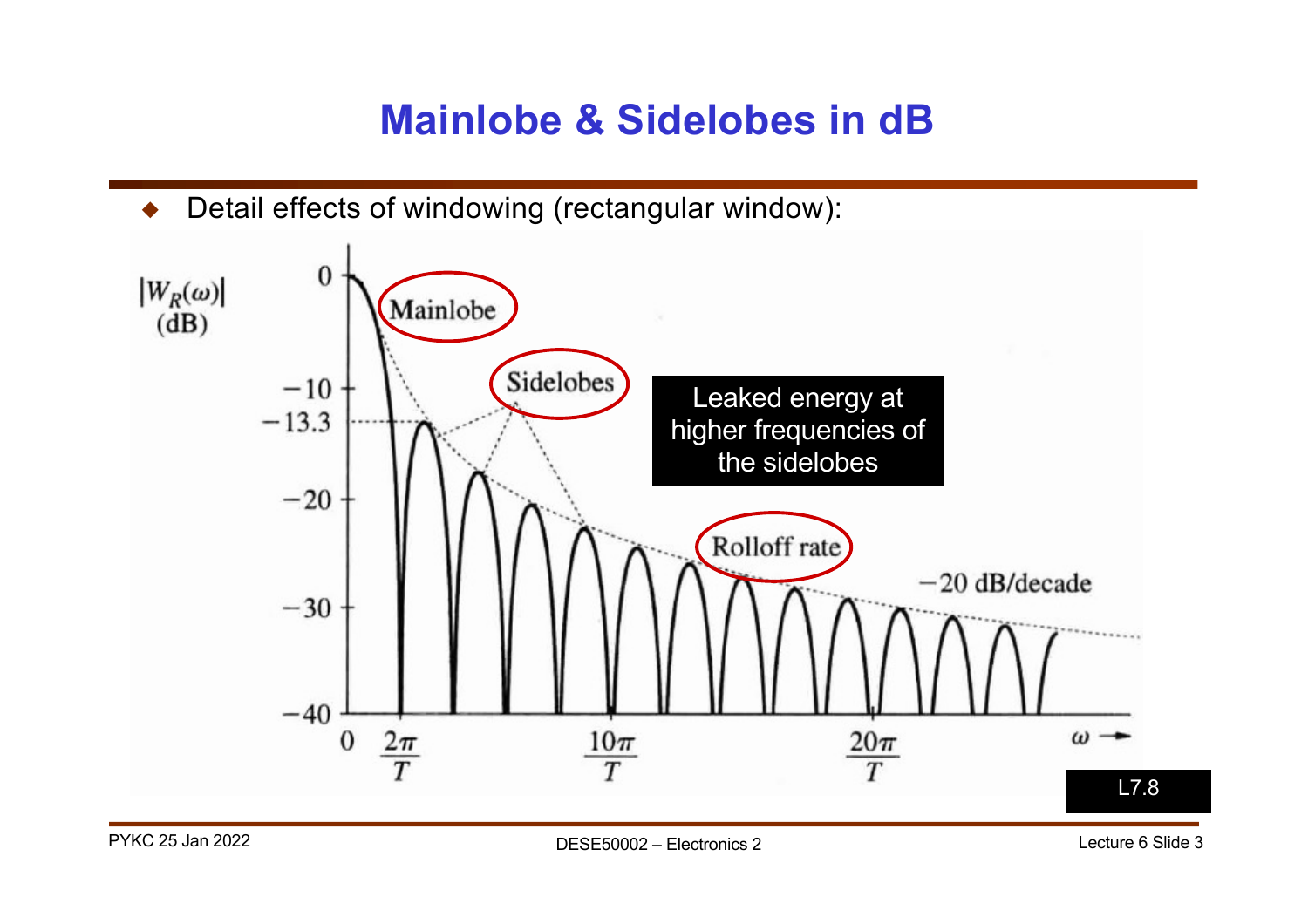# **Remedies for side effects of truncation**

- 1. Make mainlobe width as narrow as possible  $\rightarrow$  implies as wide a window as possible.
- 2. Avoid big discontinuity in the windowing function to reduce leakage (i.e. high frequency sidelobes).
- 3. 1) and 2) above are incompatible therefore needs a compromise.
- ! Commonly replace rectangular window with one of these:

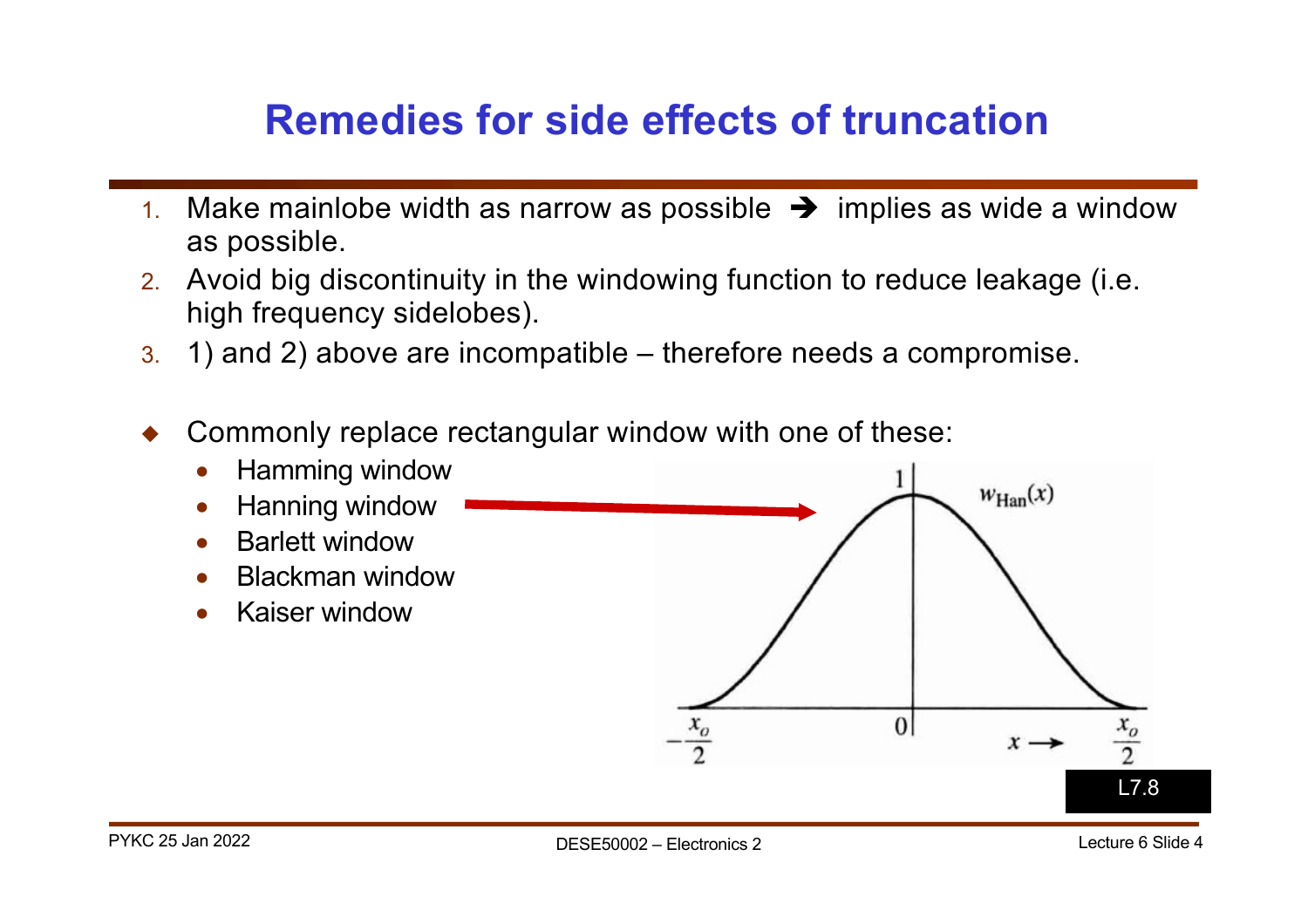# **Comparison of different windowing functions**

| No.            | Window $w(t)$                                                                                                      | Mainlobe<br>Width        | Rolloff<br>Rate<br>(dB/oct) | Peak<br>Sidelobe<br>level(dB) |
|----------------|--------------------------------------------------------------------------------------------------------------------|--------------------------|-----------------------------|-------------------------------|
| $\mathbf{1}$   | Rectangular: rect $\left(\frac{t}{T}\right)$                                                                       | $\frac{4\pi}{T}$         | $-6$                        | $-13.3$                       |
| $\overline{2}$ | Bartlett: $\Delta\left(\frac{t}{2T}\right)$                                                                        | $\frac{8\pi}{T}$         | $-12$                       | $-26.5$                       |
| 3              | Hanning: 0.5 $\left[1+\cos\left(\frac{2\pi t}{T}\right)\right]$                                                    | $\frac{8\pi}{T}$         | $-18$                       | $-31.5$                       |
| $\overline{4}$ | Hamming: $0.54 + 0.46 \cos \left( \frac{2 \pi t}{T} \right)$                                                       | $8\pi$<br>$\overline{T}$ | $-6$                        | $-42.7$                       |
| 5              | Blackman: 0.42 + 0.5 cos $\left(\frac{2\pi t}{T}\right)$ + 0.08 cos $\left(\frac{4\pi t}{T}\right)$                | $\frac{12\pi}{T}$        | $-18$                       | $-58.1$                       |
| 6              | Kaiser: $\frac{I_0}{I_0(\alpha)} \left[\alpha \sqrt{1 - 4\left(\frac{t}{T}\right)^2}\right]$ $0 \le \alpha \le 10$ | $11.2\pi$<br>T           | $-6$                        | $-59.9 (\alpha = 8.168)$      |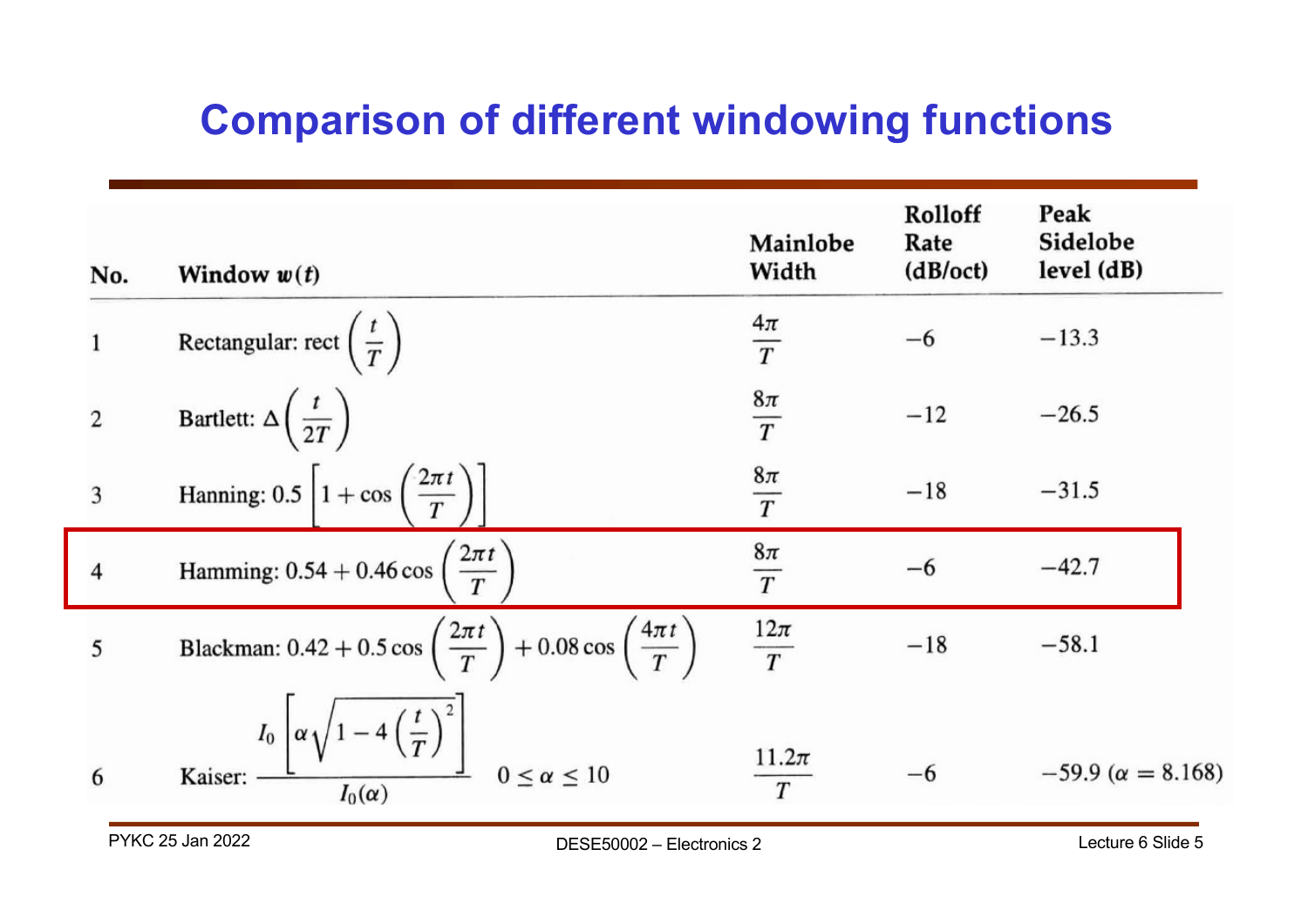# **Spectral Sampling (1)**

- As expected, time domain sampling has a dual: spectral sampling.
- $\bullet$  Consider a time limited signal x(t) with a spectrum  $X(\omega)$ .



L8.4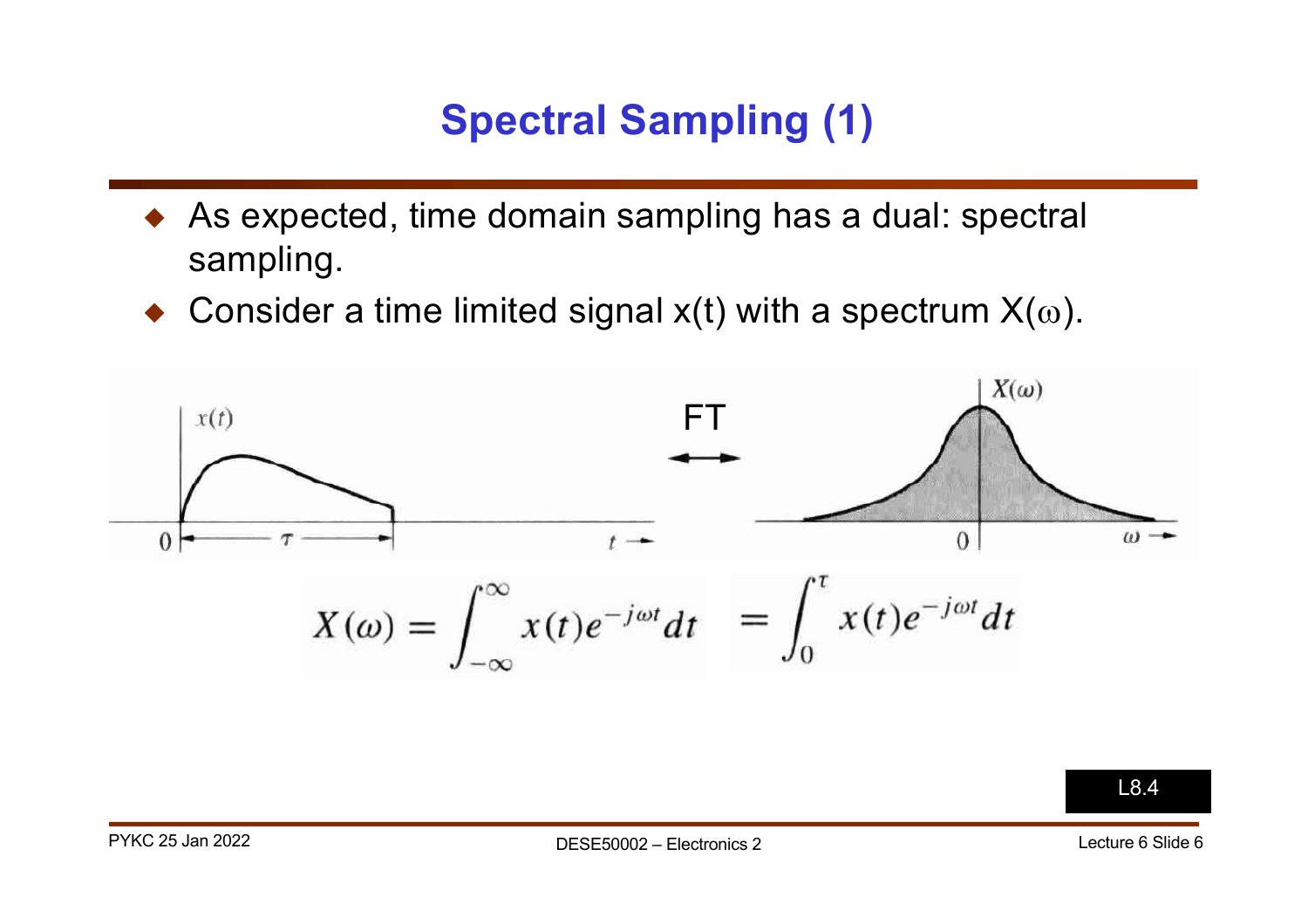# **Spectral Sampling (2)**

 $\bullet$  If we now CONSTRUCT a periodic signal  $x_{To}(t)$ , we will expect the spectrum of this signal to be discrete (expressed as Fourier series).  $\frac{1}{T_0} X(\omega)$  $x_{T_0}(t)$  $\Omega$  $T_0$  $f_0 = \frac{1}{T_0}$  $\omega_0 = \frac{2\pi}{T_0}$  $x_{T_0}(t) = \sum D_n e^{jn\omega_0 t}$ where  $D_n = \frac{1}{T_0} \int_0^{T_0} x(t) e^{-jn\omega_0 t} dt = \frac{1}{T_0} \int_0^{\tau} x(t) e^{-jn\omega_0 t} dt$  $D_n = \frac{1}{\pi} X(n\omega_0)$ therefore L8.4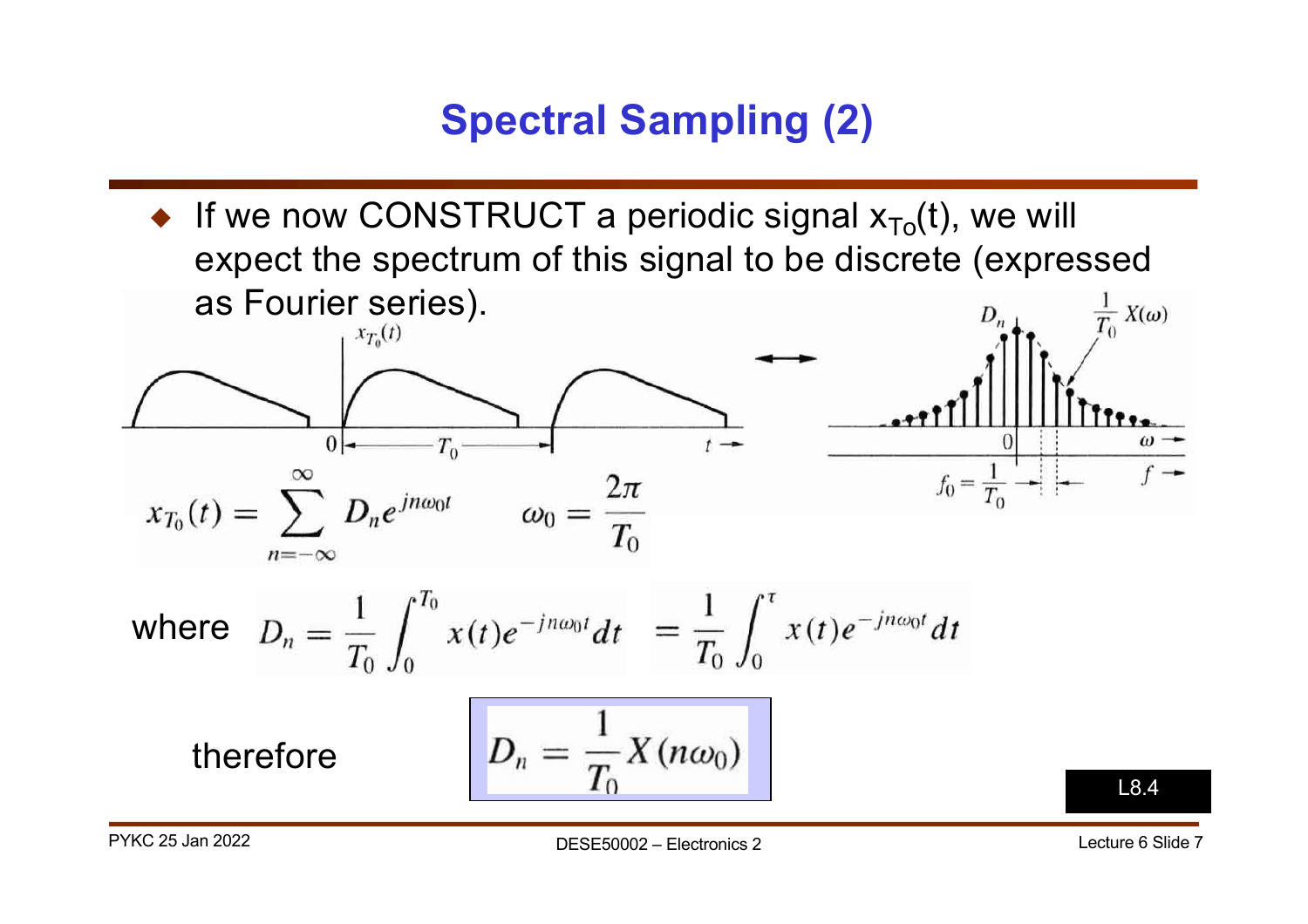# **The Discrete Fourier Transform (DFT) (1)**

- ! Fourier transform is computed (on computers) using discrete techniques.
- Such numerical computation of the Fourier transform is known as Discrete Fourier Transform (DFT).
- Begin with time-limited signal x(t), we want to compute its Fourier Transform  $X(\omega)$ .



We know the effect of sampling in time domain:

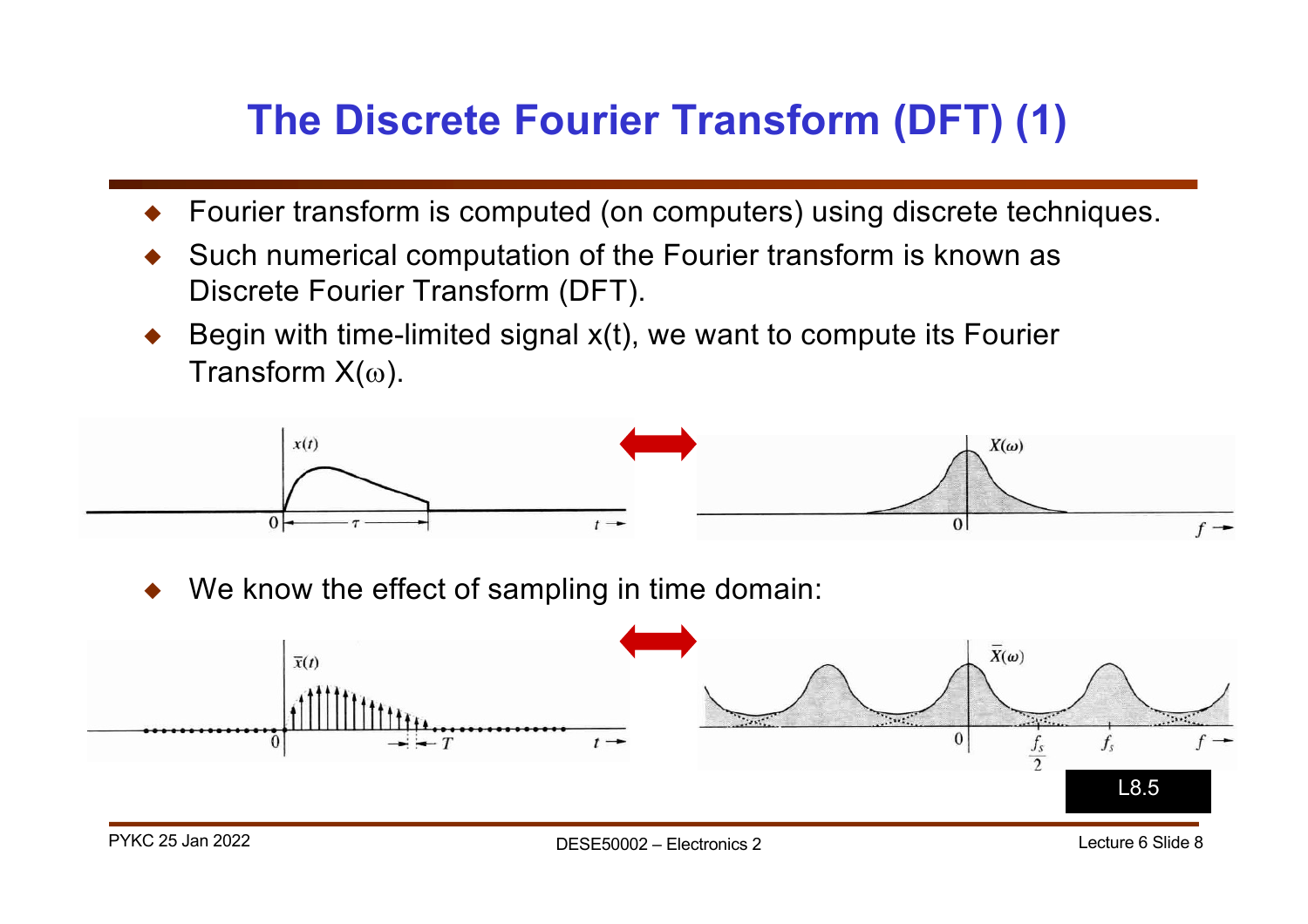# **The Discrete Fourier Transform (DFT) (2)**



Now construct the sampled version of  $x(t)$  as repeated copies. The effect (from slides 6-8) is sampling the spectrum.

$$
N_0 = \frac{T_0}{T}
$$
  
\nNumber of time samples in T<sub>0</sub>  
\n
$$
N_0 = \frac{T_0}{T} = \frac{1/f_0}{1/f_s} = \frac{f_s}{f_0} = N'_0
$$
\n
$$
N_0 = \frac{T_0}{T} = \frac{1/f_0}{1/f_s} = \frac{f_s}{f_0} = N'_0
$$
\nL23.5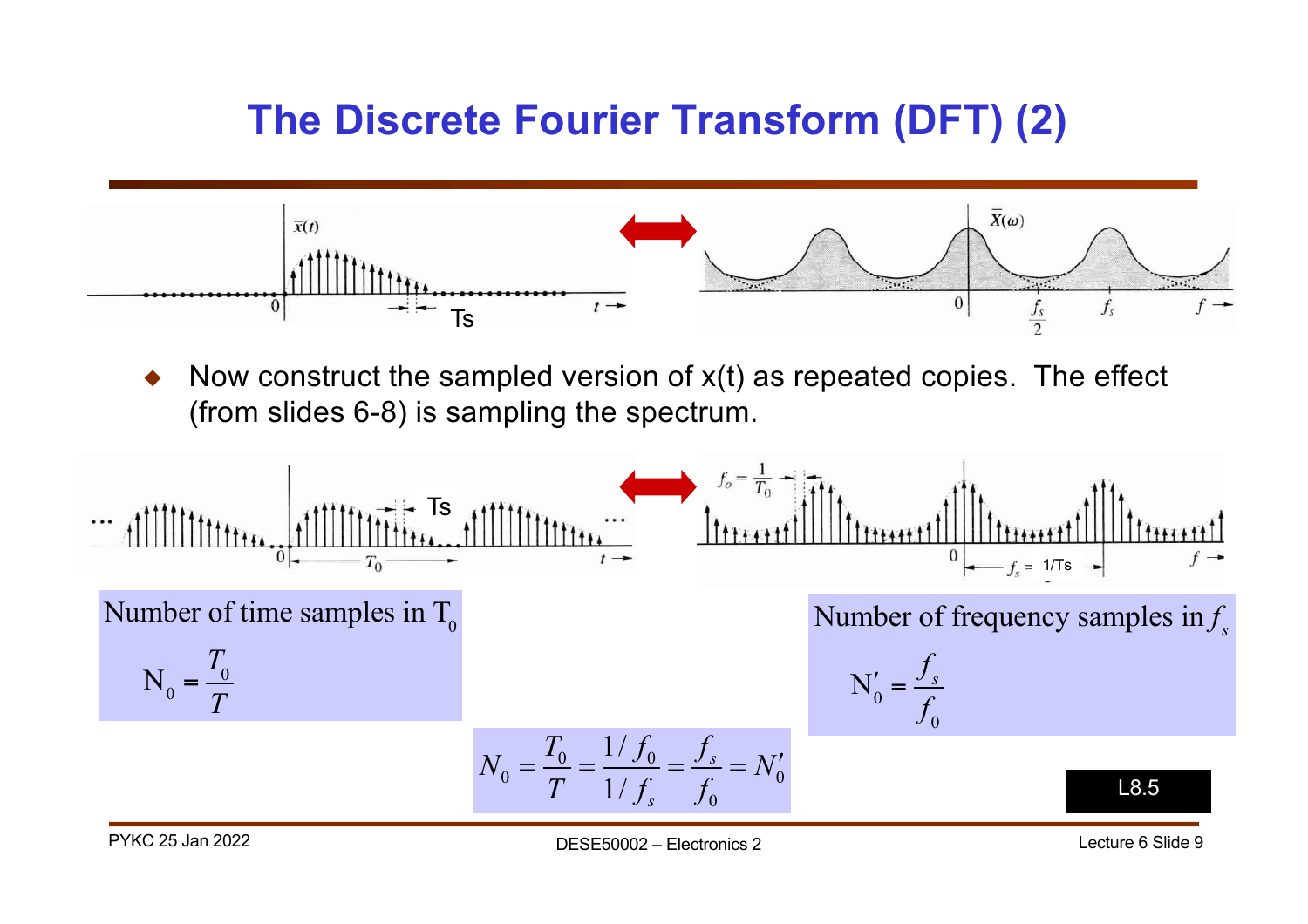# **Picket Fence Effect**

- Numerical computation method yields uniform sampling values of  $X(\omega)$ .
- $\bullet$  Information between samples in spectrum is missing  $-$  picket fence effect:
- $\bullet$  Can improve spectral resolution by increasing number of samples used in the window  $N_0$ , i.e. the period of signal being transformed  $T_0$ .





L8.5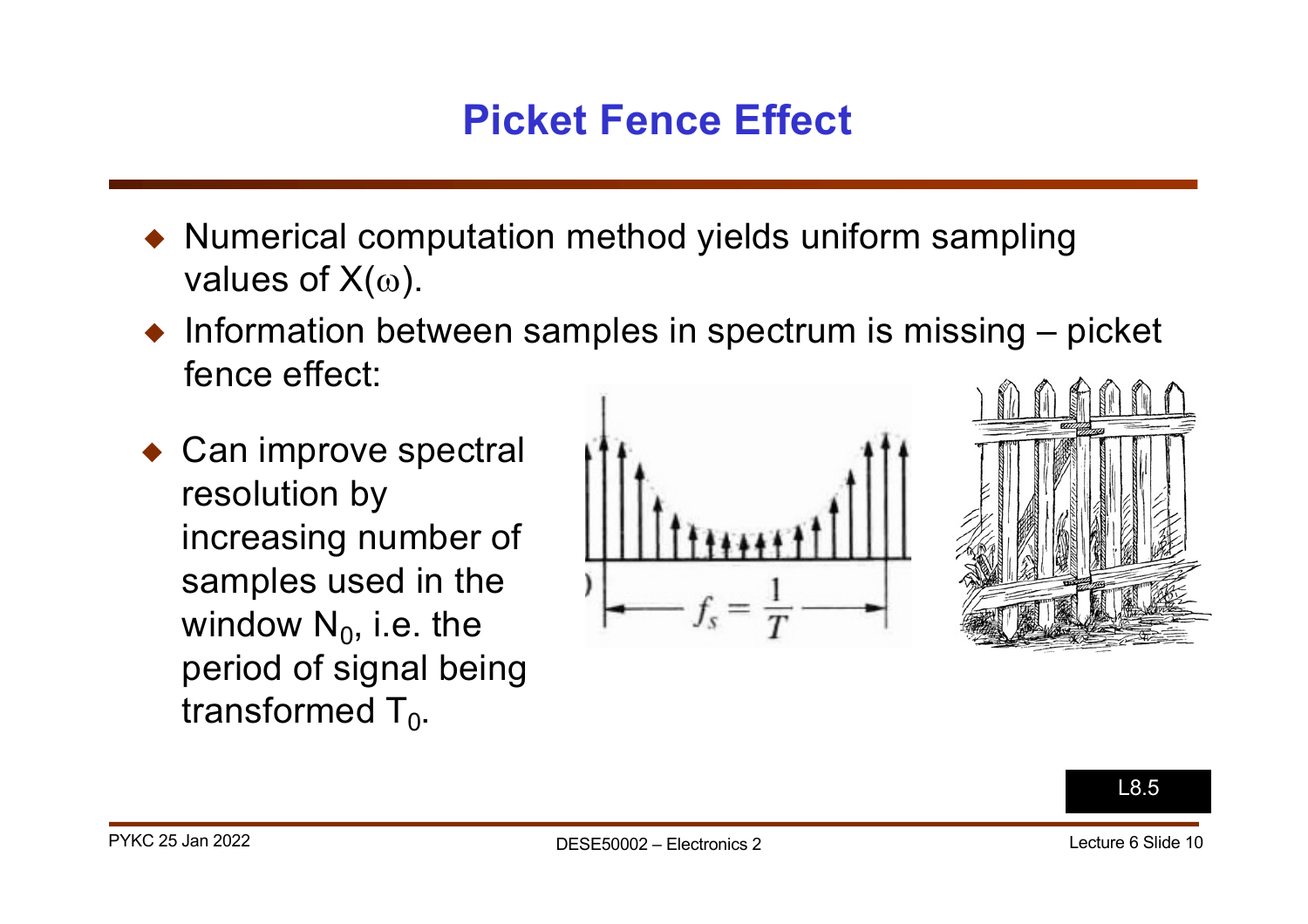# **Formal definition of DFT**

 $\blacklozenge$  If x[nT] and X[r $\omega_0$ ] are the n<sup>th</sup> and r<sup>th</sup> samples of x(t) and X( $\omega$ ) respectively, then we define:

$$
x_{n} = T \times x[n] = \frac{T_{0}}{N_{0}} x[n]
$$
 and 
$$
X_{r} = X(r\omega_{0})
$$
  
where 
$$
\omega_{0} = 2\pi f_{0} = \frac{2\pi}{T_{0}}
$$
  
Then  
Forward DFT 
$$
X_{r} = \sum_{n=0}^{N_{0}-1} x_{n} e^{-j r \Omega_{0} n} \qquad \Omega_{0} = \omega_{0} T
$$

 $x_n = \frac{1}{N_0} \sum_{r=0}^{N_0-1} X_r e^{jr\Omega_0 n}$ 

L8.5

Inverse DFT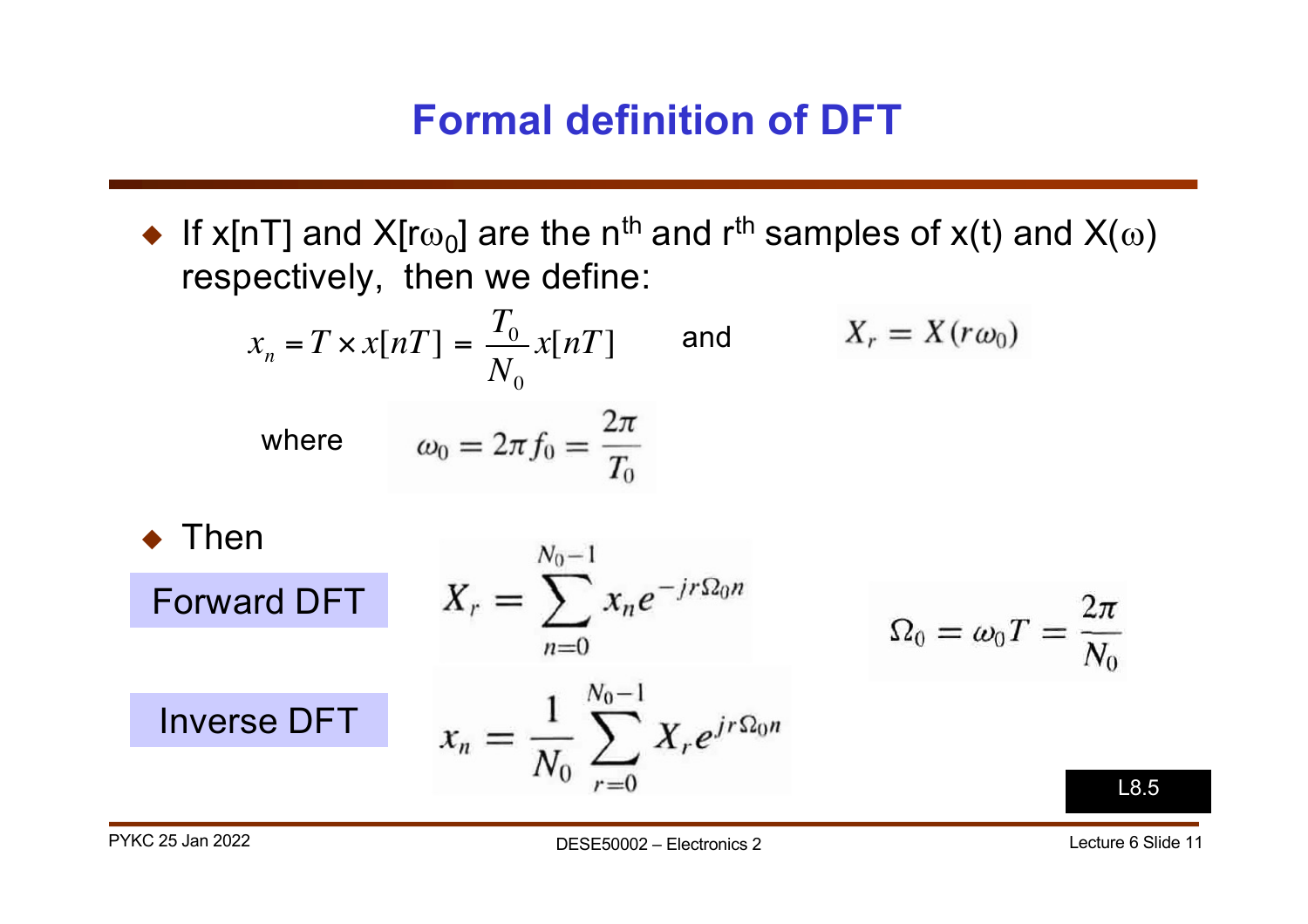### **Parseval's Theorem**

 $\blacklozenge$  The energy of a signal  $x(t)$  can be derived in time or frequency domain:

$$
E_x = \int_{-\infty}^{\infty} |x(t)|^2 dt = \frac{1}{2\pi} \int_{-\infty}^{\infty} |X(\omega)|^2 d\omega
$$
  
\n• Proof:  
\n
$$
E_x = \int_{-\infty}^{\infty} |x(t)|^2 dt = \int_{-\infty}^{\infty} x(t) x^*(t) dt \qquad \boxed{x^*(t) \Longleftrightarrow X^*(-\omega)}
$$
\n
$$
= \int_{-\infty}^{\infty} x(t) \underbrace{\frac{1}{2\pi} \int_{-\infty}^{\infty} X^*(\omega) e^{-j\omega t} d\omega}_{\text{integration}}
$$
\n
$$
= \frac{1}{2\pi} \int_{-\infty}^{\infty} X^*(\omega) \underbrace{\int_{-\infty}^{\infty} x(t) e^{-j\omega t} dt}_{\text{integration}}
$$
\n
$$
= \frac{1}{2\pi} \int_{-\infty}^{\infty} X(\omega) X^*(\omega) d\omega
$$
\n
$$
= \frac{1}{2\pi} \int_{-\infty}^{\infty} |X(\omega)|^2 d\omega
$$
\n17.6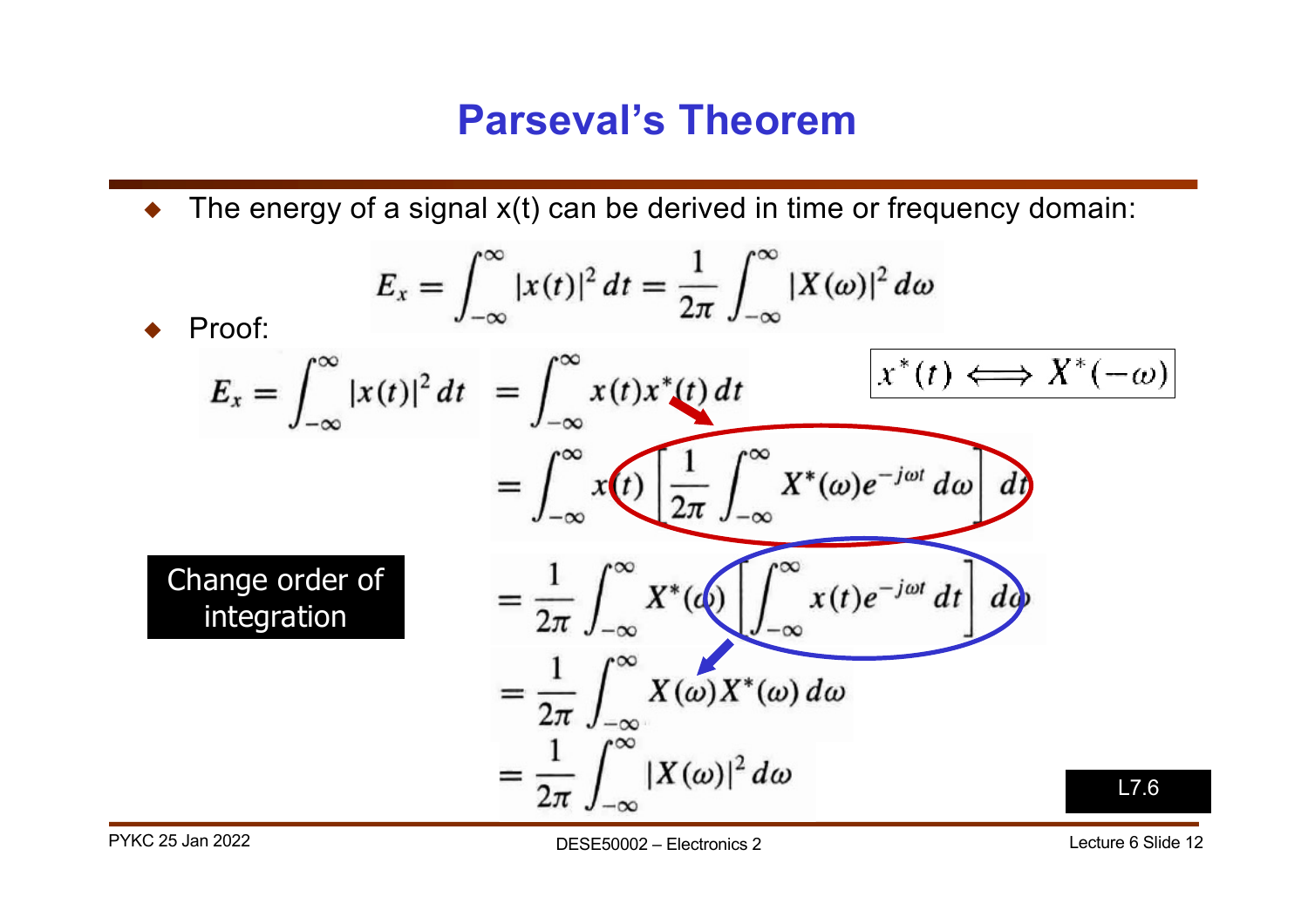## **Energy Spectral Density of a signal**



The energy over a small frequency band  $\Delta\omega$  ( $\Delta\omega\rightarrow0$ ) is:

$$
\Delta E_x = \frac{1}{2\pi} |X(\omega)|^2 \,\Delta \omega = |X(\omega)|^2 \,\Delta f \qquad \frac{\Delta \omega}{2\pi} = \Delta f \text{ Hz}
$$
  
Energy spectral density (per unit bandwidth in Hz)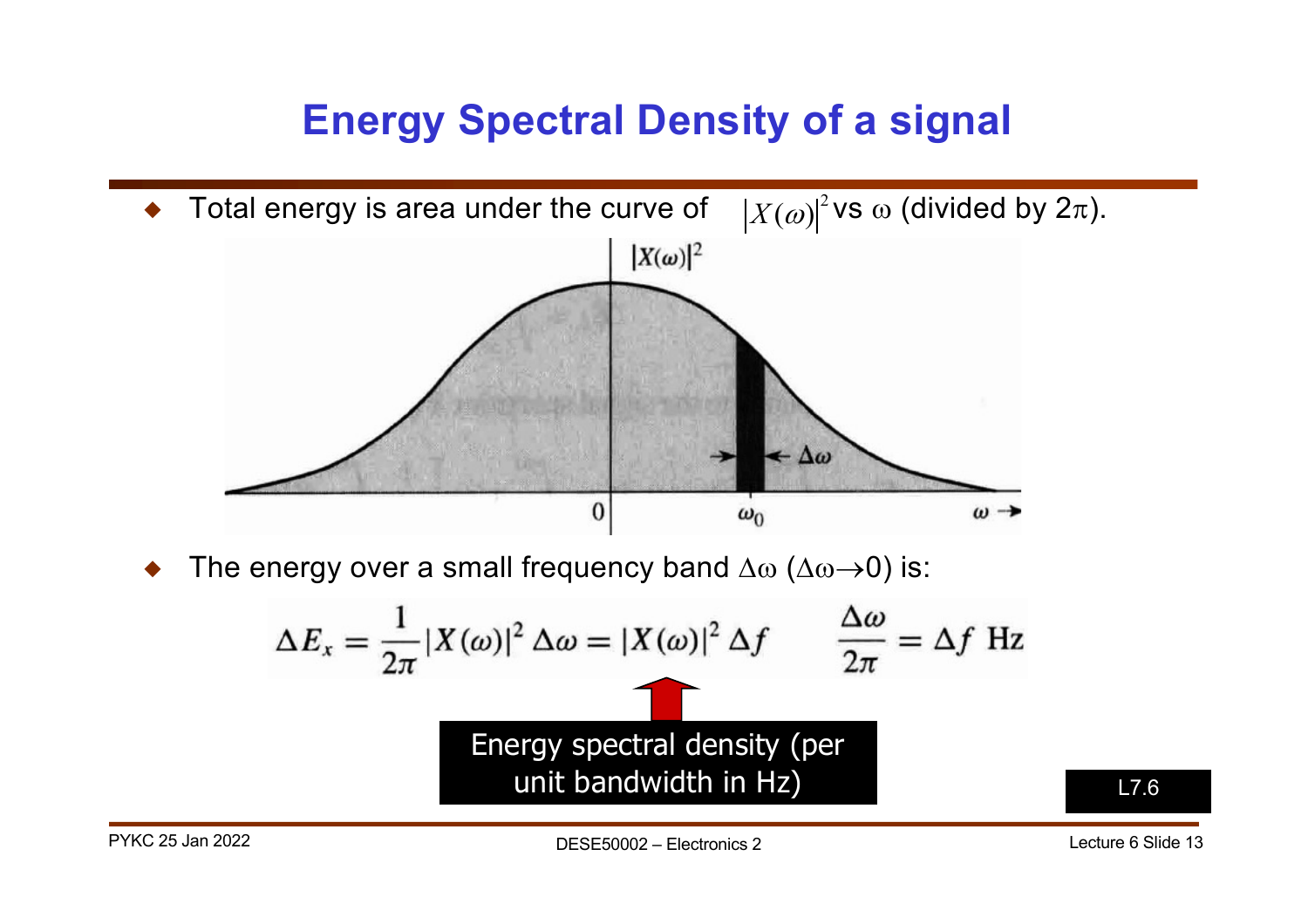## **Energy Spectral Density of a REAL signal**

If x(t) is a real signal, then  $X(\omega)$  and  $X(-\omega)$  are conjugate:

$$
|X(\omega)|^2 = X(\omega)X^*(\omega) = X(\omega)X(-\omega)
$$

This implies that  $X(\omega)$  is an even function. Therefore

$$
E_x = \frac{1}{\pi} \int_0^\infty |X(\omega)|^2 d\omega
$$

! Consequently, the energy contributed by a real signal by spectral components between  $\omega_1$  and  $\omega_2$  is:

$$
\Delta E_x = \frac{1}{\pi} \int_{\omega_1}^{\omega_2} |X(\omega)|^2 d\omega
$$

L7.6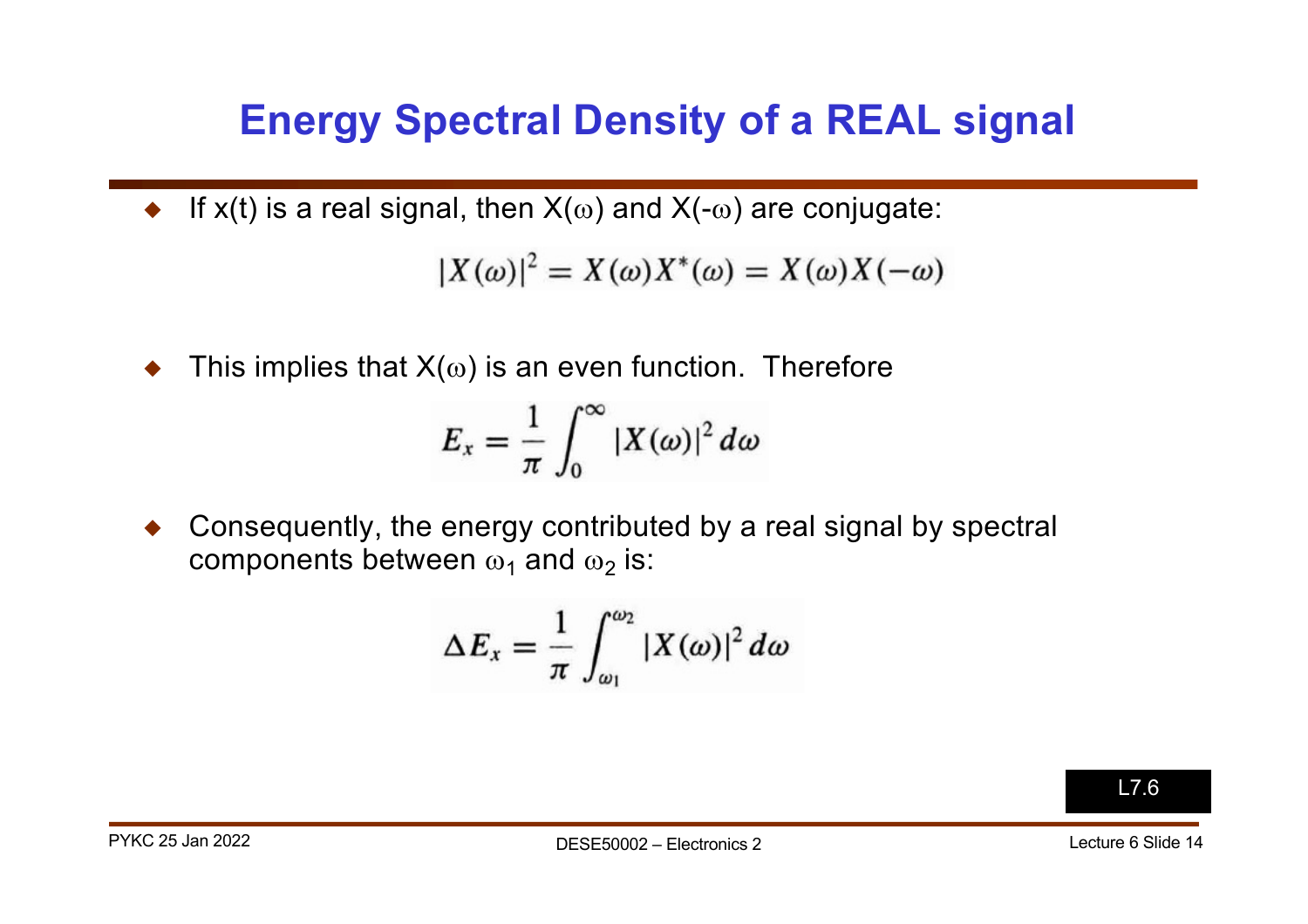# **Example**

- Find the energy E of signal  $x(t) = e^{-at} u(t)$ . Determine the frequency W (rad/s) so that the energy contributed by the spectral component from 0 to W is 95% of the total signal energy E.
- Take FT of  $x(t)$ : Take FI of x(t):<br>By Parseval's theorem:<br>By Parseval's theorem:
- 

$$
E_x = \frac{1}{\pi} \int_0^{\infty} |X(\omega)|^2 d\omega = \frac{1}{\pi} \int_0^{\infty} \frac{1}{\omega^2 + a^2} d\omega = \frac{1}{\pi a} \tan^{-1} \frac{\omega}{a} \Big|_0^{\infty} = \frac{1}{2a}
$$

Energy in band 0 to W is 95% of this, therefore:

$$
\frac{0.95}{2a} = \frac{1}{\pi} \int_0^W \frac{d\omega}{\omega^2 + a^2} = \frac{1}{\pi a} \tan^{-1} \frac{\omega}{a} \Big|_0^W = \frac{1}{\pi a} \tan^{-1} \frac{W}{a}
$$

$$
\frac{0.95\pi}{2} = \tan^{-1}\frac{W}{a} \implies W = 12.706a \text{ rad/s}
$$

Note: For this signal, 95% of energy is in the lower frequency band from 0 to 12.7a rad/s or 2.02a Hz!!! L7.6